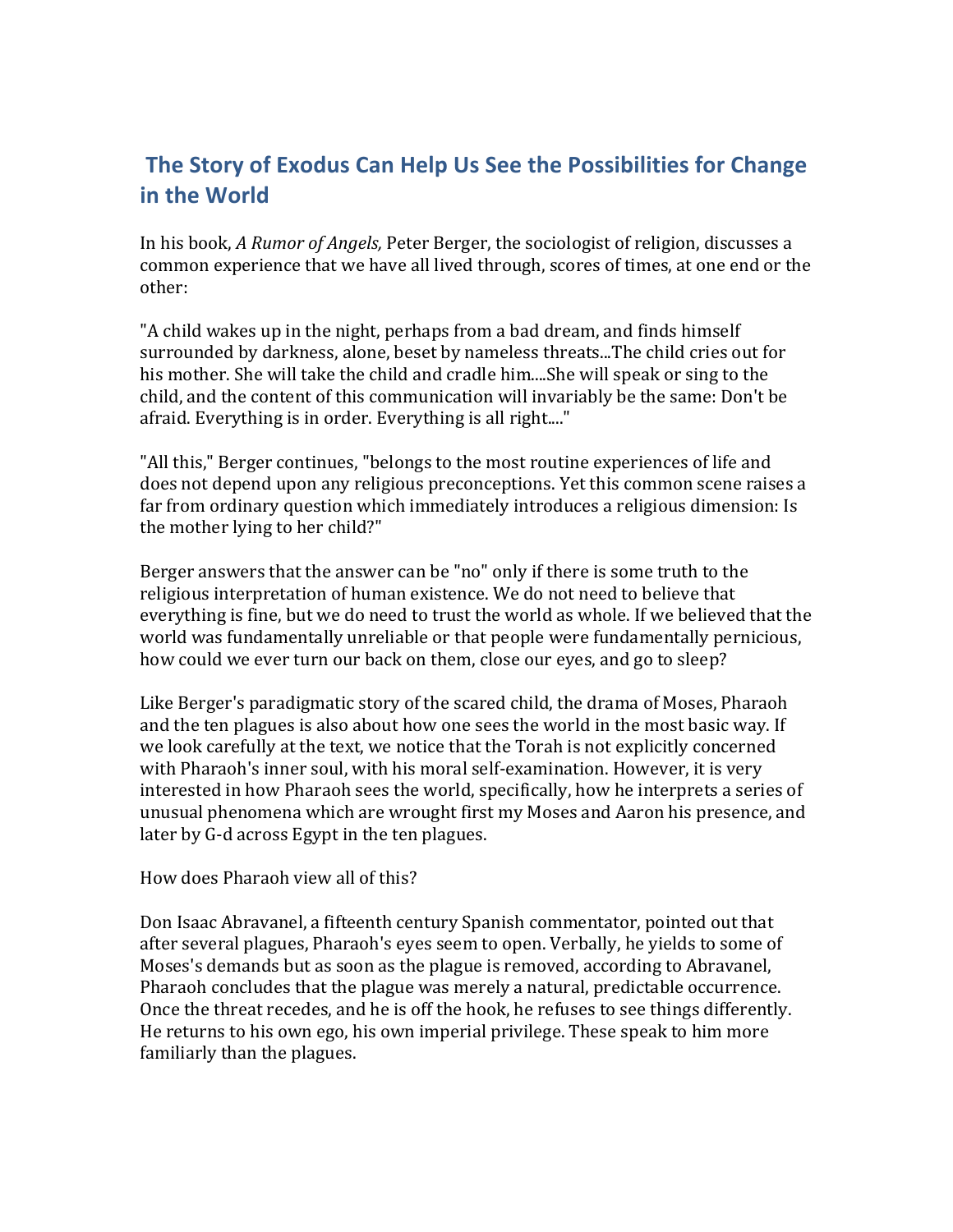Pharaoh's position was elevated, but his conduct was typically human. He is caught in the illusion that he can control his own life, that he can do as he pleases without consideration for the misery or hopes of others, or for G-d's will.

The Exodus story then is not just about justice vs. oppression. It is fundamentally a story about religion, about the way we see the world. Abraham Joshua Heschel said famously, "One has to be responsive to be responsible." Before we can learn to love our neighbor, we have to see the world in a certain way, and it's not fundamentally a logical or scientific way.

I cannot prove to you that human life is special and of unique value any more than you can prove that it is not. To gain some values, to respect life and revere the Lifegiver, you need faith. Because of my faith, I can understand that there are certain values that are inviolable even if they have little utilitarian value. I can understand, for example, that it makes sense to spend hundreds of thousands of dollars and hundreds of man hours to rescue one person from a collapsed building, or that an elderly, home-bound widow who has survived all of her friends still has a right to enjoy her life and not be left alone, or that there is great value in visiting someone who is too sick to respond normally to our words. Logically, one could argue that these efforts are not wise or necessary. I can't finally prove to you the opposite. I can tell you, however, that when you have learned to see the world in a certain way, you will accept it without proof.

Does the world make sense? Can we comfort our children, telling them that "everything is all right"? Or are chaos and suffering the rule, and goodness and opportunity the exceptions?

Pharaoh and all in Egypt then faced these questions. It is easy, as we look back much later, to judge the despotic Pharaoh, the apathetic Egyptians, and the depressed and fatalistic Israelites. However, before we judge them too severely, let us imagine how we ourselves would have reacted, seeing daily the wretched and muddy slaves on one hand, and the security and splendor of the palace on the other?

Would we have seen and heard G-d in that nightmare? Could we have imagined change? Would we have listened to the impractical visions of an eighty year old man with a speech impediment, who came out of the palace himself, and whose agitation had so far only deepened the misery of his people?

And how do we look at the world today? How do we respond when we see, on our TV screens and home pages, in our own country, third world income inequality, the breakdown of public education, and the destruction of our physical environment? Do we really believe in the possibility of change and renewal? Or do we secure our own advantages, shore up our defenses, and prepare to accept more disappointment and disillusionment?